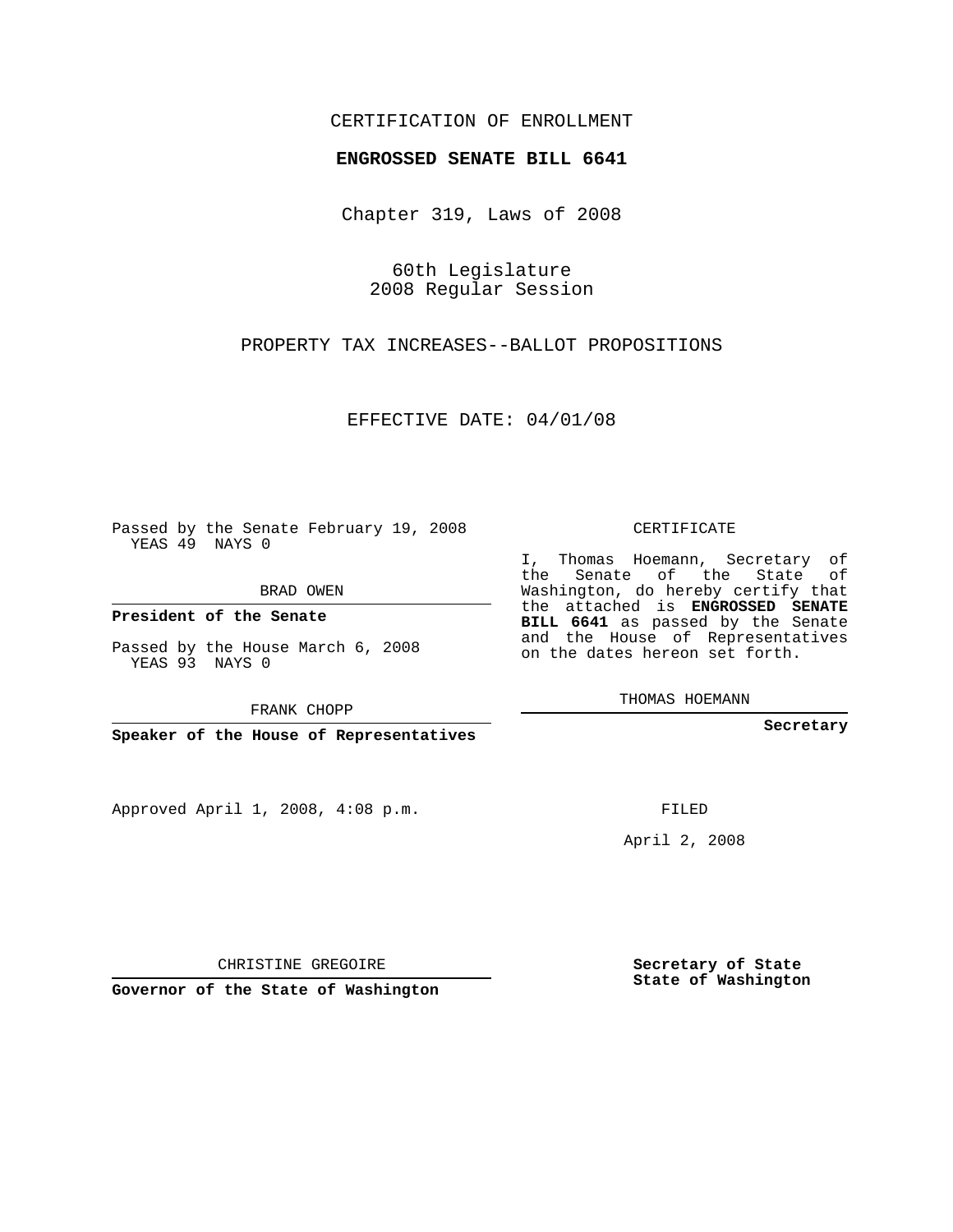## **ENGROSSED SENATE BILL 6641** \_\_\_\_\_\_\_\_\_\_\_\_\_\_\_\_\_\_\_\_\_\_\_\_\_\_\_\_\_\_\_\_\_\_\_\_\_\_\_\_\_\_\_\_\_

\_\_\_\_\_\_\_\_\_\_\_\_\_\_\_\_\_\_\_\_\_\_\_\_\_\_\_\_\_\_\_\_\_\_\_\_\_\_\_\_\_\_\_\_\_

Passed Legislature - 2008 Regular Session

**State of Washington 60th Legislature 2008 Regular Session By** Senators Regala, Zarelli, and Carrell; by request of Department of Revenue

Read first time 01/21/08. Referred to Committee on Ways & Means.

 AN ACT Relating to providing that voter-approved property tax increases do not permanently increase a taxing district's levy base, unless expressly stated in the ballot proposition; amending RCW 84.55.050; creating a new section; and declaring an emergency.

BE IT ENACTED BY THE LEGISLATURE OF THE STATE OF WASHINGTON:

 **Sec. 1.** RCW 84.55.050 and 2007 c 380 s 2 are each amended to read as follows:

 (1) Subject to any otherwise applicable statutory dollar rate limitations, regular property taxes may be levied by or for a taxing district in an amount exceeding the limitations provided for in this chapter if such levy is authorized by a proposition approved by a majority of the voters of the taxing district voting on the proposition at a general election held within the district or at a special election within the taxing district called by the district for the purpose of submitting such proposition to the voters. Any election held pursuant to this section shall be held not more than twelve months prior to the date on which the proposed levy is to be made, except as provided in subsection (2) of this section. The ballot of the proposition shall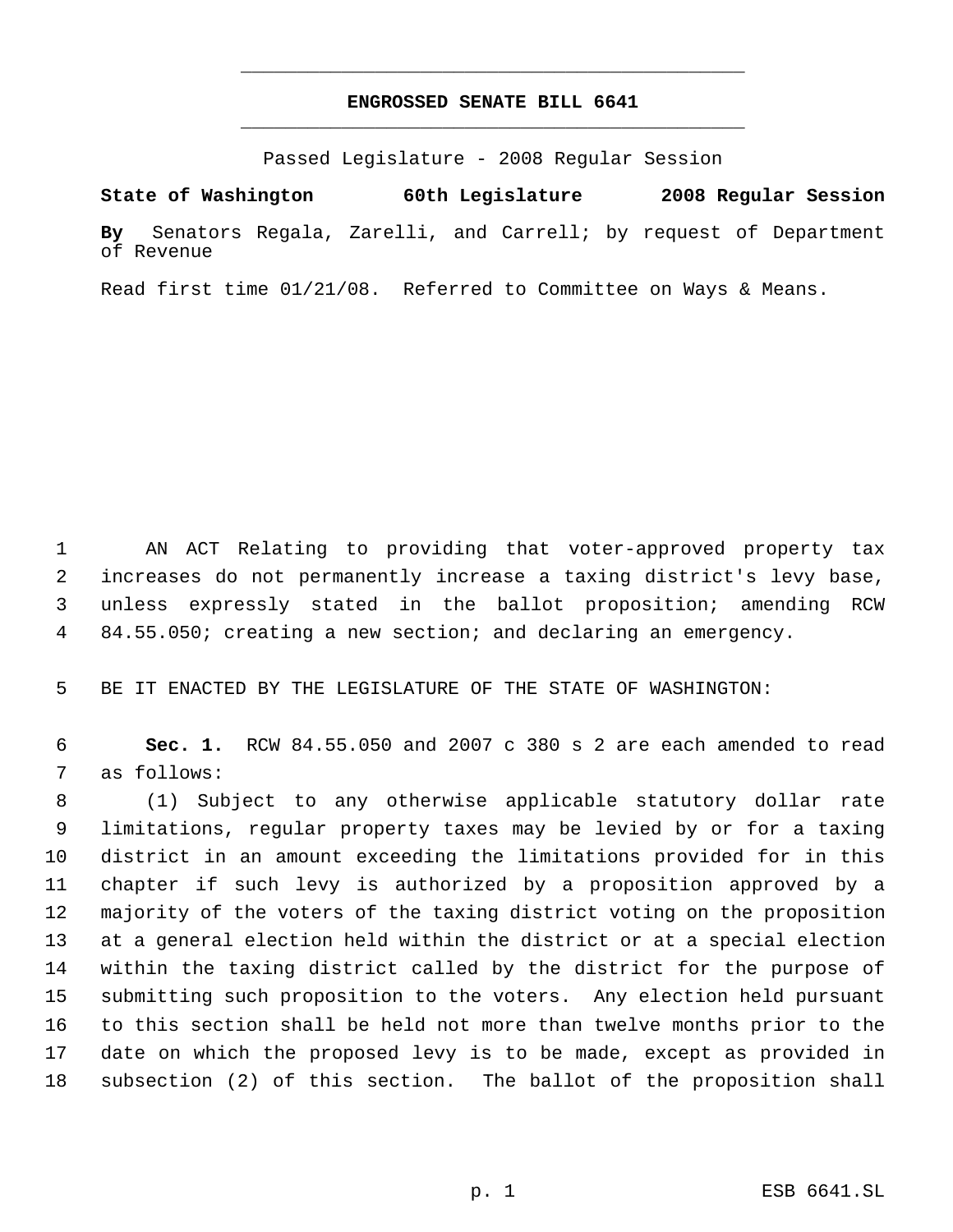state the dollar rate proposed and shall clearly state the conditions, if any, which are applicable under subsection (4) of this section.

 (2) Subject to statutory dollar limitations, a proposition placed before the voters under this section may authorize annual increases in levies for multiple consecutive years, up to six consecutive years, during which period each year's authorized maximum legal levy shall be used as the base upon which an increased levy limit for the succeeding year is computed, but the ballot proposition must state the dollar rate proposed only for the first year of the consecutive years and must state the limit factor, or a specified index to be used for determining a limit factor, such as the consumer price index, which need not be the same for all years, by which the regular tax levy for the district may be increased in each of the subsequent consecutive years. Elections for this purpose must be held at a primary or general election. The 15 title of each ballot measure must state the ((specific)) limited purposes for which the proposed annual increases during the specified period of up to six consecutive years shall be used, and funds raised under the levy shall not supplant existing funds used for these purposes. For purposes of this subsection, existing funds means the actual operating expenditures for the calendar year in which the ballot measure is approved by voters. Actual operating expenditures excludes lost federal funds, lost or expired state grants or loans, extraordinary events not likely to reoccur, changes in contract provisions beyond the control of the taxing district receiving the services, and major nonrecurring capital expenditures.

 (3) After a levy authorized pursuant to this section is made, the 27 dollar amount of such levy ((shall)) may not be used for the purpose of computing the limitations for subsequent levies provided for in this 29 chapter, ((except as provided in subsection (5) of this section)) unless the ballot proposition expressly states that the levy made under 31 this section will be used for this purpose.

 (4) If expressly stated, a proposition placed before the voters under subsection (1) or (2) of this section may:

 (a) Use the dollar amount of a levy under subsection (1) of this section, or the dollar amount of the final levy under subsection (2) of this section, for the purpose of computing the limitations for 37 subsequent levies provided for in this chapter;